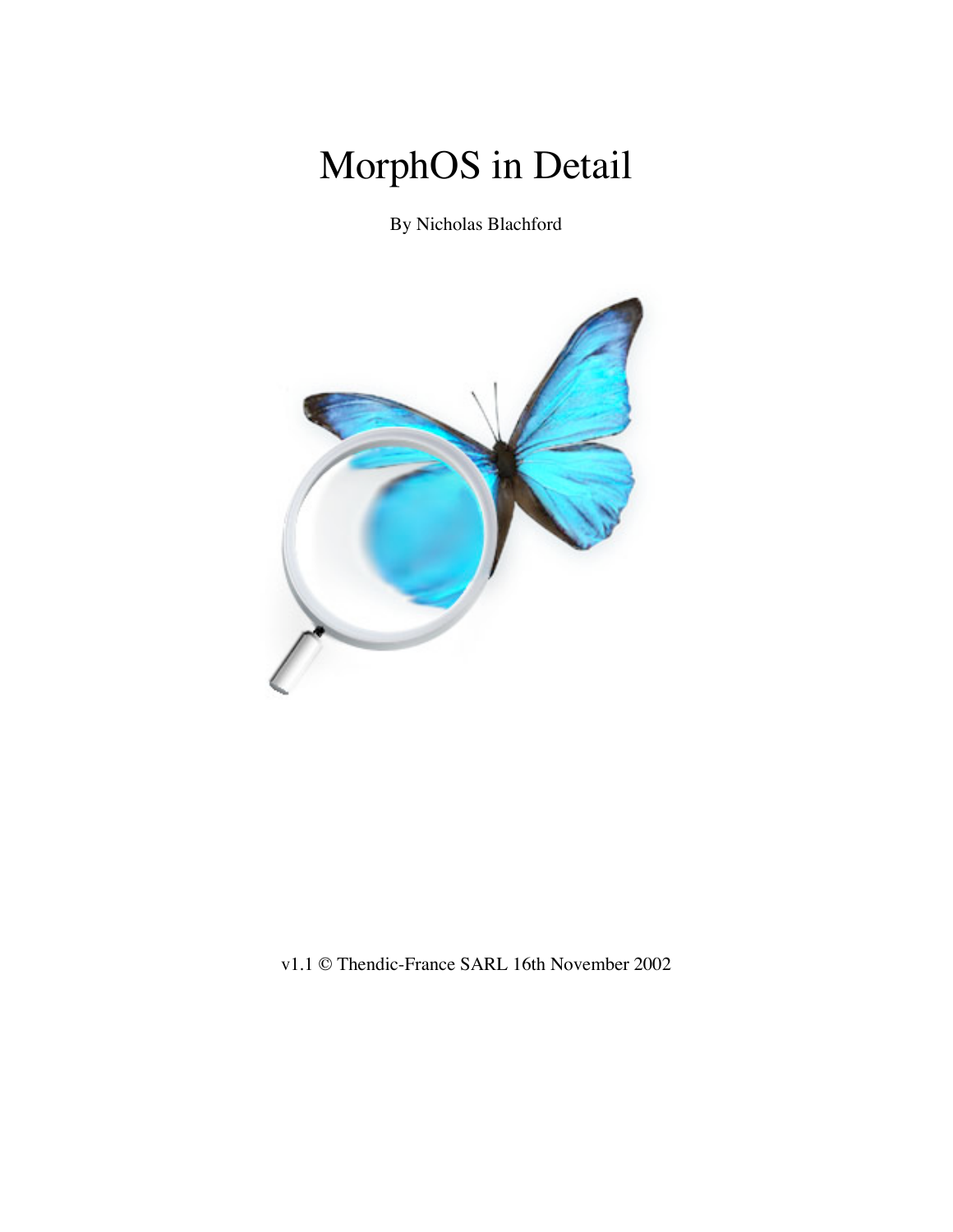### **Contents**

## 1. Introduction<br>2. The Past:

- 2. The Past: The History of MorphOS<br>3. The Present: The structure of MorphO
- The structure of MorphOS
- 4. The Present: The A-Box<br>5. The Future: The Q-Box
- 5. The Future:
- 6. Further Information

*This document was written to describe MorphOS, how it came about, its workings, its current status and future plans. Special thanks go to bplan and the MorphOS developers for the great deal of assistance given.*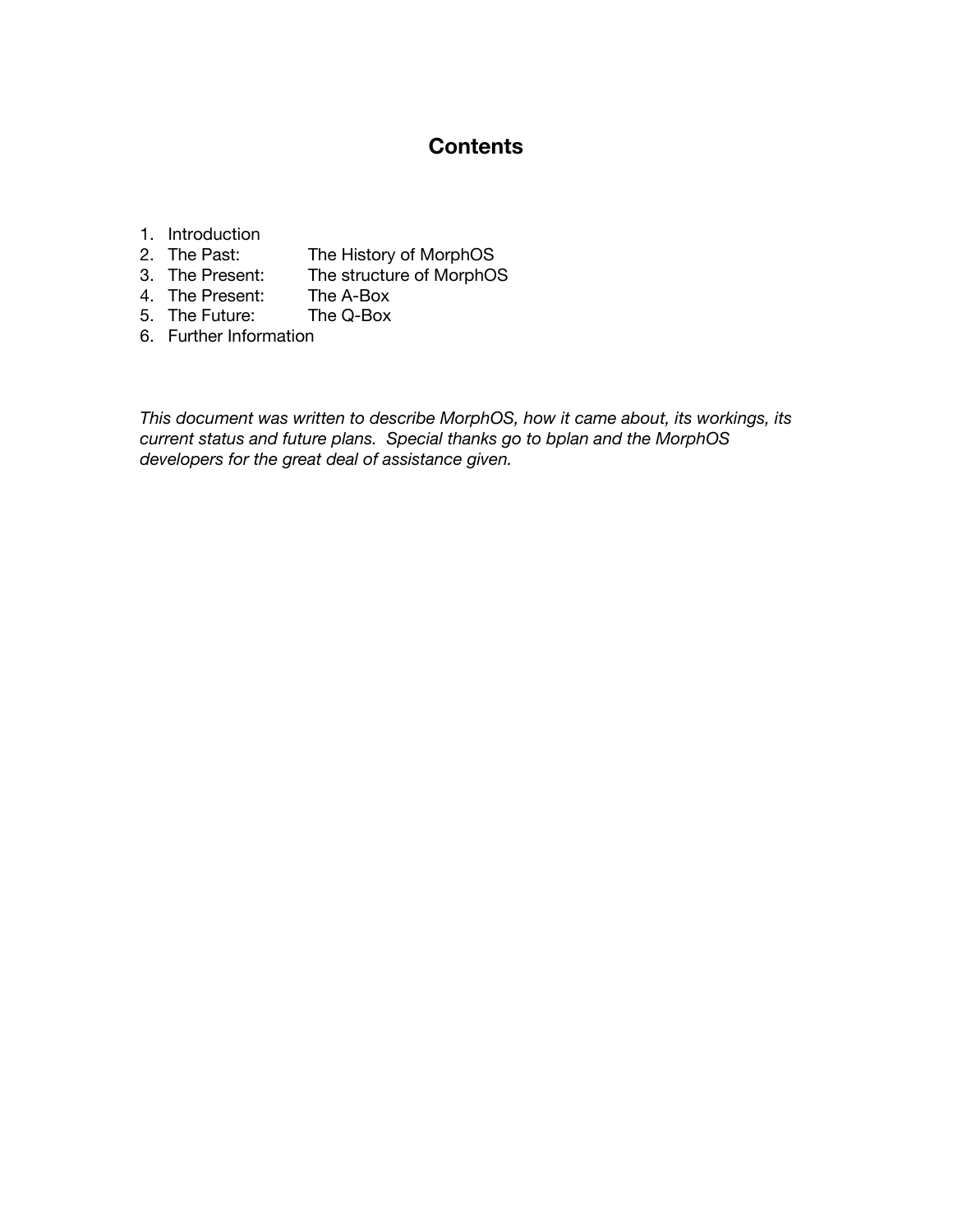## **Introduction**

MorphOS is a new Operating System for PowerPC RISC microprocessors which runs on the Pegasos computer and PowerUP (CyberstormPPC, BlizzardPPC) expansion cards for the Amiga. It has also been tested on the Mai Logic Teron CX and Teron PX evaluation boards. In the future MorphOS will also run on other Open Firmware based PowerPC machines and possibly some PowerPC based Apple Macintosh computers as well.

It currently runs on 603e, 604e, 750 and 7400 (Original G4) PowerPC processors.

MorphOS is a well named combination of the old and the new. It originally started in 1995 with a plan to migrate Amiga to PowerPC but eventually 'morphed' into an entire Operating System in it's own right which includes compatibility with Amiga applications. In the future it will change again becoming a truly modern, highly advanced operating system yet retaining compatibility with existing applications through it's system of OS boxes.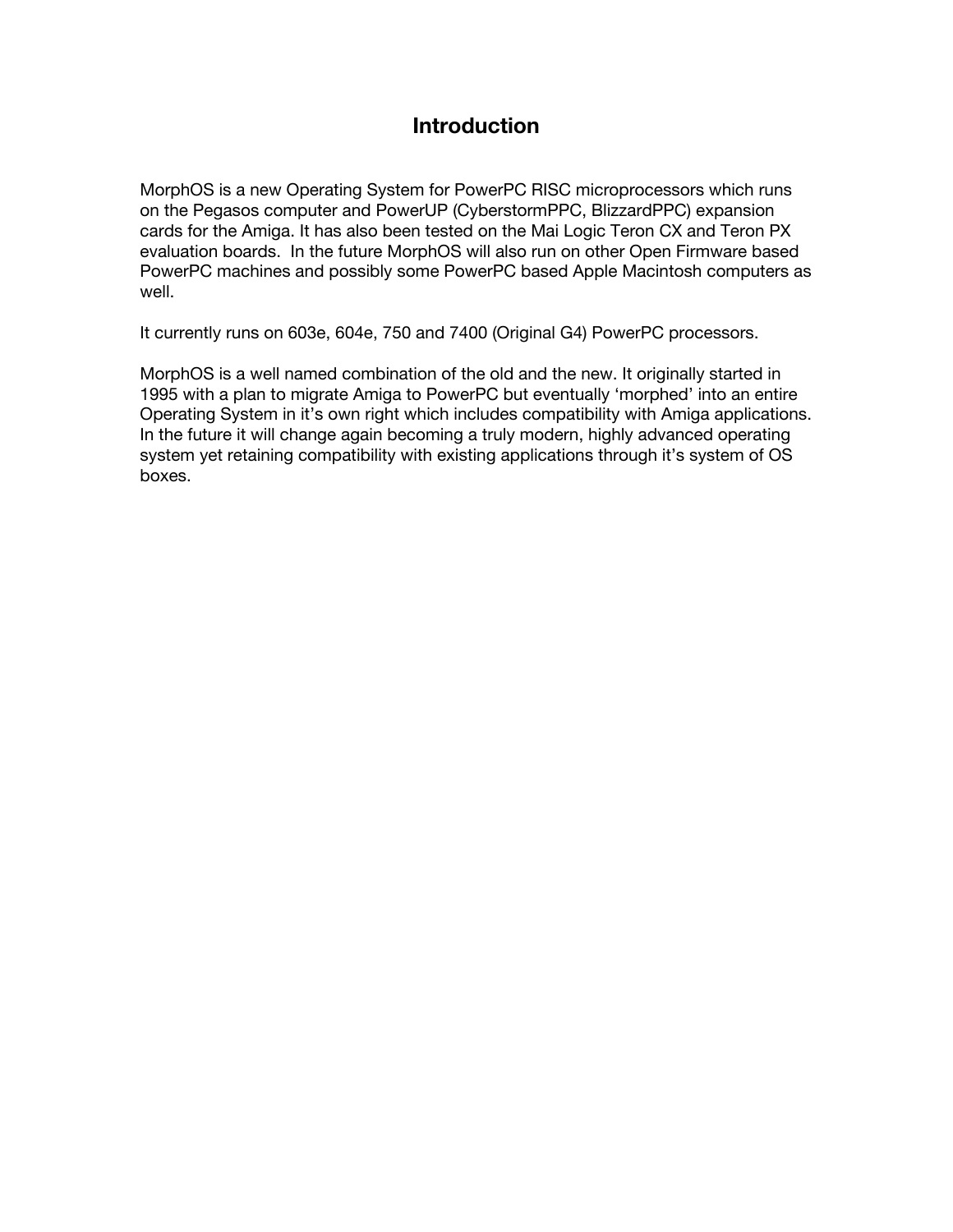## **In the Beginning – The History of MorphOS**

To add some perspective and for completeness, before going into detail, this section describes how the MorphOS project started and it's subsequent history.

The Amiga started on its long arduous path to the PowerPC processor in 1995. While there have been and still are other projects to do this, with MorphOS 1.0 the original project is finally being completed.

In September 1995 there was an agreement between Amiga Technologies and the German company phase5 to develop a migration path for the Amiga to move to the PowerPC from the Motorola 680x0 (68K) series processors which were coming to the end of their life, this was the genesis of the MorphOS project.

Unfortunately this agreement was short-lived as Amiga Technologies' parent company Escom went bankrupt. However the project did not die as phase5 decided to go ahead and continue with the migration process. This lead to phase5 launching in 1997 a series of PowerUP add-on cards for the Amiga providing RISC based acceleration for the first time. Programs ran on both the 68K and some functions were accelerated through the use of the PowerPC processor and a PPC native library.

There were many plans made and agreements between phase5 and other companies but as the numerous twists and turns in the Amiga story occurred companies went out of business and none of these plans came to fruition, eventually with the decline in the Amiga market phase5 themselves went bankrupt. Later a new company, bplan was formed and the project was picked up again but this time it was to be completed as an Operating System in it's own right without any components from the original. In 2000 as it moved towards completion, MorphOS was released as a public beta for PowerUP card owners.

The 2002 public MorphOS 1.0 release on the PowerPC based Pegasos represents the final chapter in the 7 year long transition to PowerPC from the original 68K based propriety hardware. MorphOS does not require the original hardware or include any of the original system software but it does very much include the same spirit and feeling – a computer which is fast and fun to use!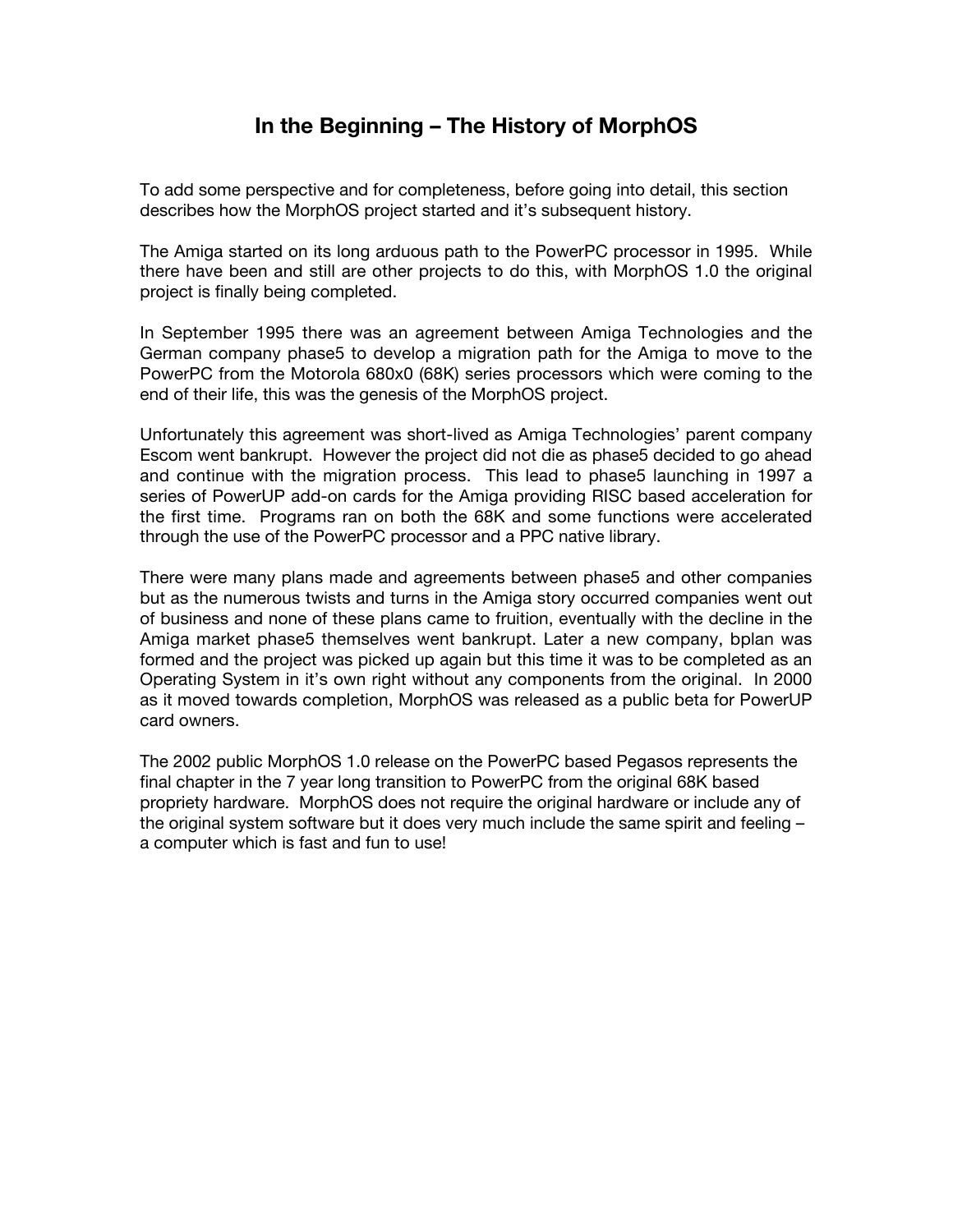## **The Structure of MorphOS**

The MorphOS System is based around the minimalist Quark microkernel. On top of the kernel are currently two "Boxes" the first, currently in the final stages of development is the A-Box, the second box currently in development is the significantly more advanced Q-Box.

At the time of writing (November 2002) most development has focused on the A-Box but considerable design work has been done on the Q-Box.

The A-Box can run Amiga RTG (Re-Targetable Graphics) applications as it includes a complete PowerPC native clean-room reimplementation of version 3.1 of the Amigas' Operating System (herein AOS) and a JIT (Just In Time compiler) based 68K emulator.

The Q-Box on the other hand shall be new and will require it's own applications, but by including compatibility with Amiga applications through the A-Box, MorphOS is able to start with an existing, mature application base while the Q-Box is in development.

It is also possible that in the future other boxes may be added allowing compatibility with applications from other operating systems. Possibilities here are to add Unix / Linux and BeOS application compatibility. It should however be noted that these are only possibilities at this point and various issues have to be considered before adding compatibility for these systems.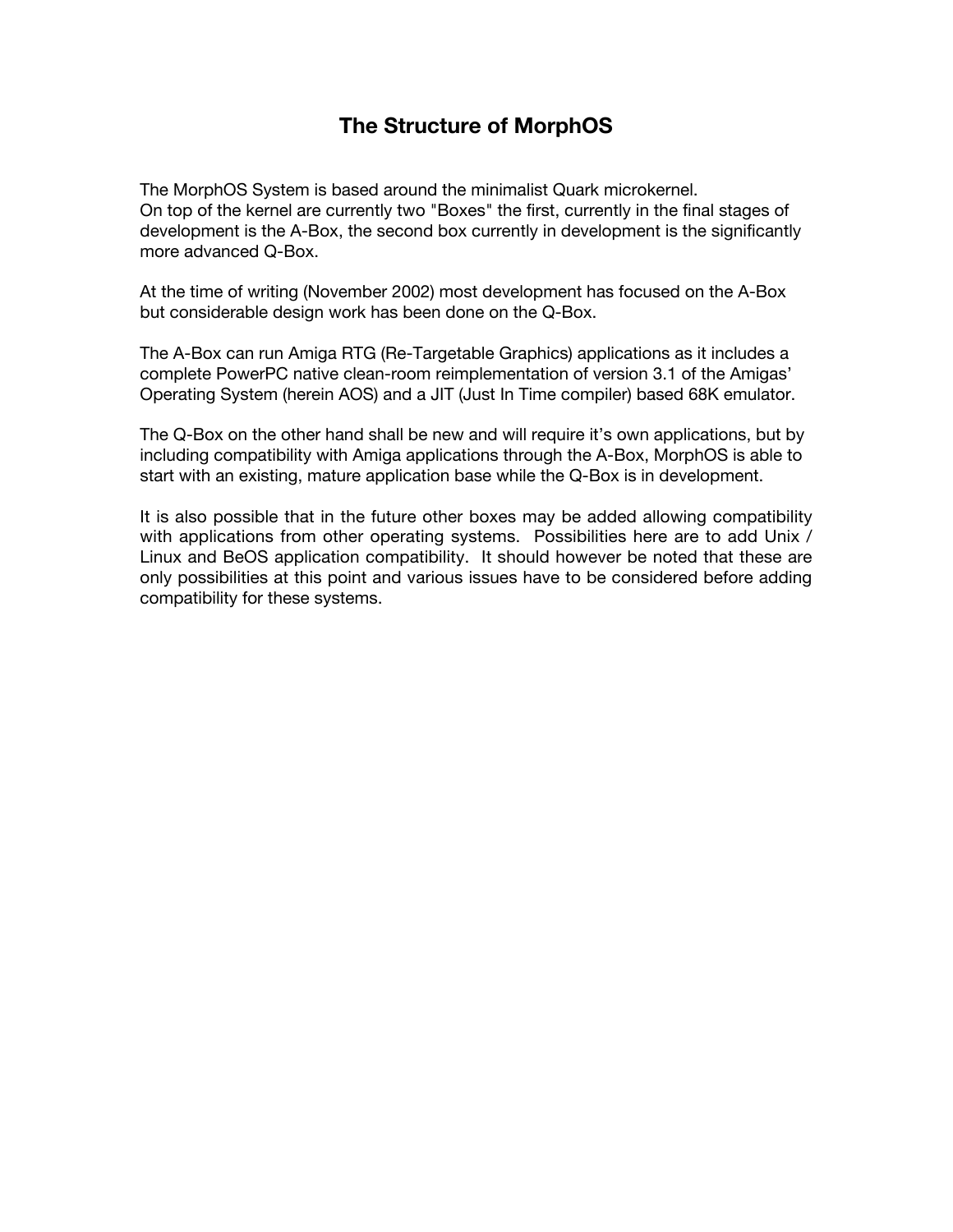## **The A-Box**

The original purpose of MorphOS was to keep the Amiga alive by providing an upgrade path to modern hardware.

Users can already use emulators to run original applications on other platforms but these work by emulating the 68K processor and the custom chips. While this emulation is complete and accurate, a great deal of potential performance is lost in doing all the emulation.

While MorphOS has moved on from what it was originally built for it still retains compatibility with AOS 3.1. However it uses a different technique which allows software to take full advantage of modern hardware. The A-Box includes a clean-room implementation of the AOS 3.1 API created using publicly available documentation. This has been written and compiled on the PowerPC so it is nearly 100% native. There is also a 68K emulator for existing applications, the performance of which is boosted significantly by a JIT (Just In Time compiler) which converts 68K code into native PowerPC code then caches it largely removing the overhead emulation usually incurs. In addition to being native, the A-Box is faster than the original at running applications due to different techniques and being used within the system. This provides a further boost in system performance.

For maximum performance however it is a simple process to compile code natively to the PPC. This allows Amiga applications to take full advantage of the PowerPC CPUs' performance.

One important point to make however is that there is no emulation of the Amiga custom chips. Consequently MorphOS cannot itself run applications which require them. This is not as much of a problem as one might imagine since applications from AOS 2.0 onwards have been able to use API calls which are not hardware dependant. If a user wants to run applications which require the custom chips (e.g. many games), they can use UAE (Ubiquitous Amiga Emulator), this provides emulation of the full Amiga hardware and runs on various platforms including MorphOS.

AOS originally ran on what are now obsolete systems with only a fraction of the computing power available in today's modern microprocessors. Amiga speeds were quoted in MIPS (millions of instructions per second), the MIPS rating for a 1Ghz IBM G3 is over 2,000 times higher than the original 68000 based Amiga. Despite this the original Amigas responsiveness was – and still is – very high. Consequently, given that the A-Box provides a more efficient PPC native implementation, it's responsiveness will appear surprisingly fast to any PC owner especially given the relatively low clock speed (600MHz) of the initial systems.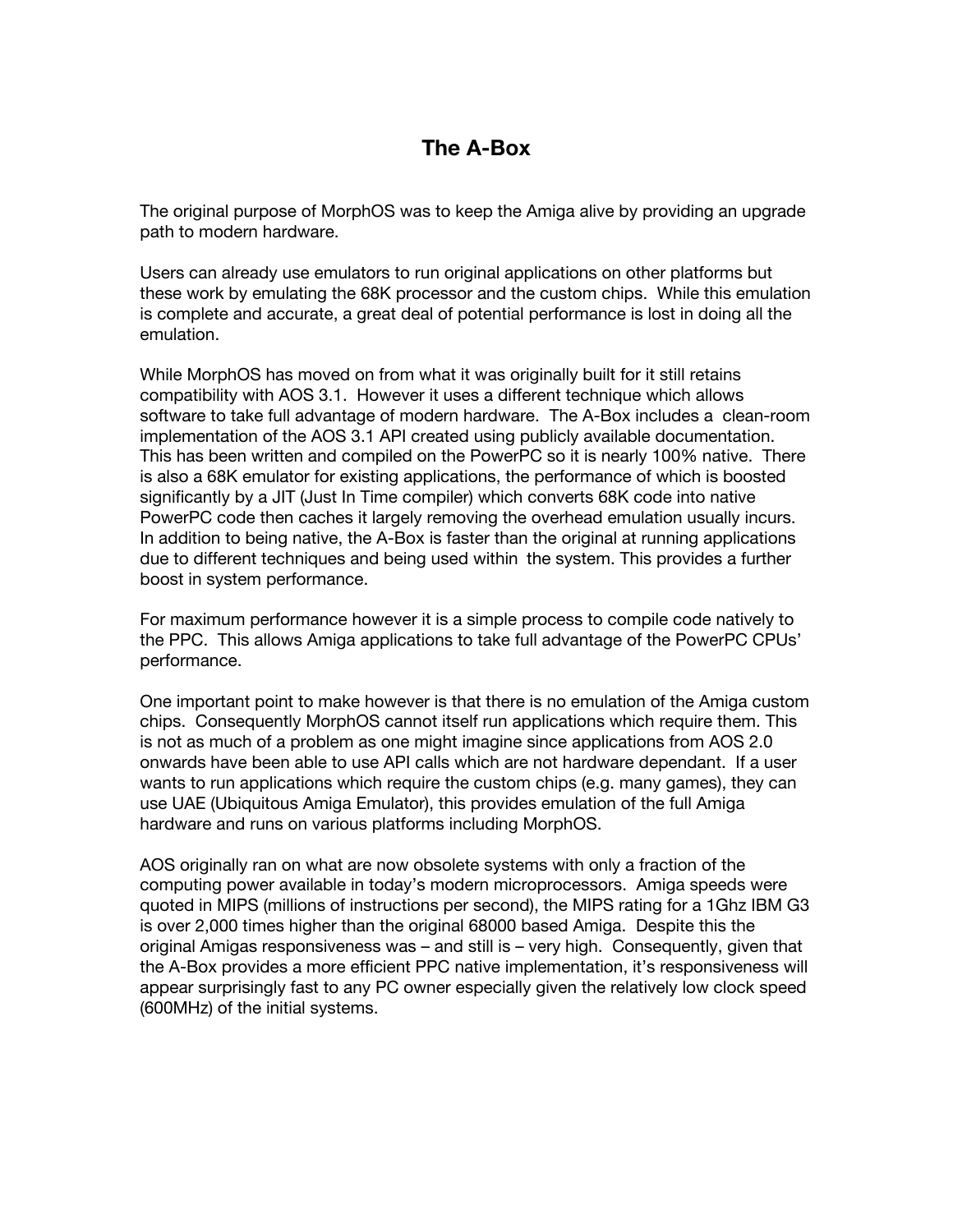#### **File Systems Support**

MorphOS supports a number of File Systems and others can be supported via plug-ins: OFS (Original File System) FFS (Fast File System) FFS 2 (Fast File System 2) PFS 3 (Professional File System 3) SFS (Smart File System)

#### **Chill Out - The Ambient Desktop**

The MorphOS desktop replacement for Workbench is called Ambient and being part of the A-Box feels like the environment it emulates. It is able however to take advantage of the changes and advancements in the graphics system so unlike the Amigas' Workbench it supports 24bit displays and blending. Displaying the contents of a window while it's moving is another feature provided by the graphics system used by Ambient. MUI (Magic User Interface) is also incorporated making Ambient highly customizable.

#### **Other Graphical Enhancements**

Unlike the original, the graphics system is now fully abstracted away from the hardware, it has also been significantly enhanced with many new features such as transparency and overlays. Accelerated 3D graphics are implemented using the Rave3D API and a wrapper for the Warp3D API is in development, OpenGL compatibility is also in the pipeline.

The Audio system has also been improved with the addition of AHI, this is a retarget table API for Audio so Applications can take advantage of systems with audio hardware better than the original (these days, all of them).

When launched AOS was a highly advanced operating system, it included pre-emptive multitasking in 1985 – a feature not added to other desktop Operating Systems (i.e. to Windows or MacOS) until much later. Compared to modern Operating Systems however, the Amiga has it's fair share of limitations, i.e. there is no memory protection or virtual memory present as standard.

Because it includes a faithful re-implementation of the AOS 3.1 API specification the A-Box design was largely fixed and could not be made radically different. Consequently the A-Box has many of the same basic limitations present in the original. Some of these have been worked around with extensions but in some cases the limitations are either too difficult or impossible to remove without completely breaking compatibility with applications. These however are limitations of the A-Box, not MorphOS as a whole, the Q-Box shall not have these problems.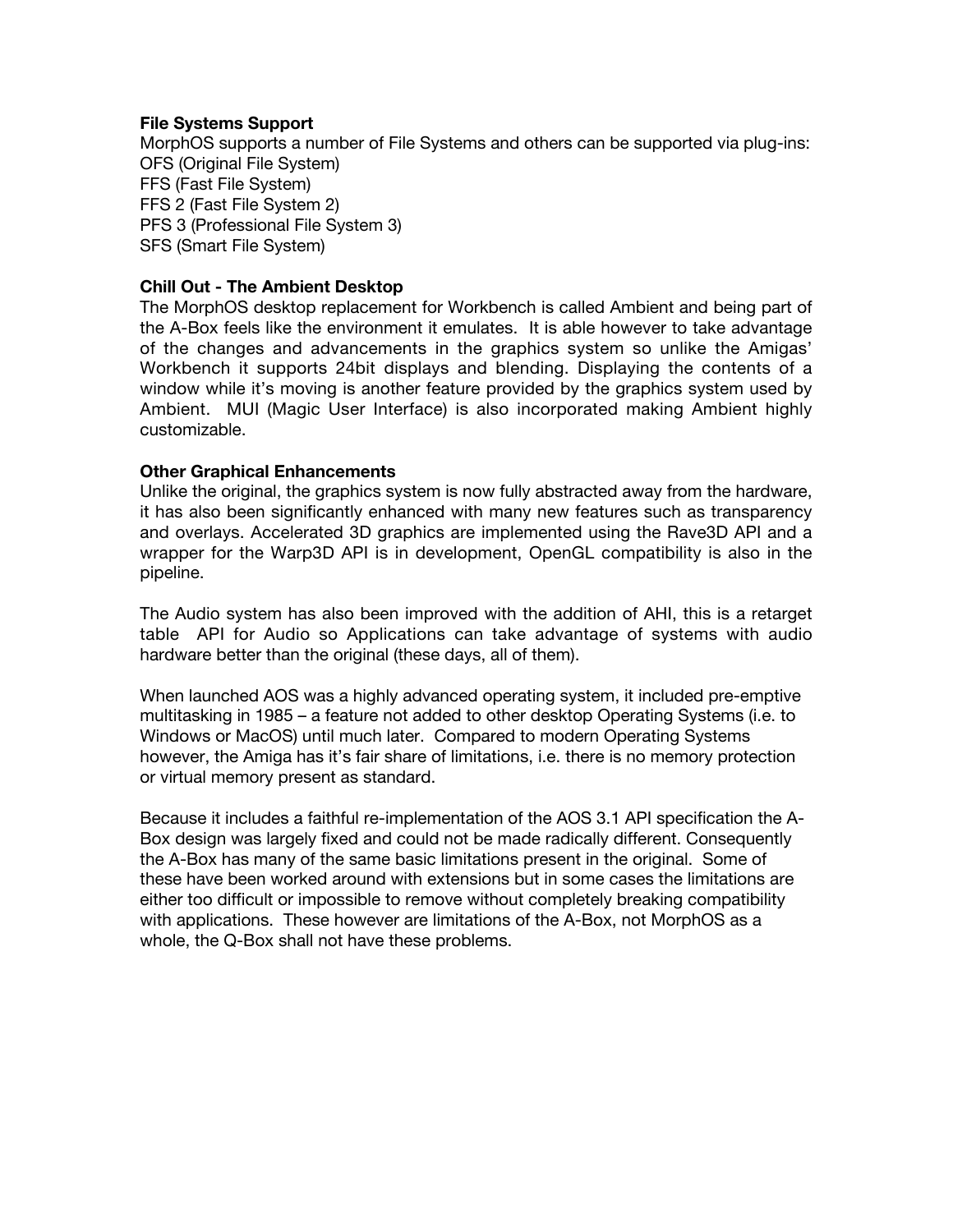## **Q – The Future of MorphOS**

#### **The Q-Box**

Up to now the development has been concentrated on the A-Box. In the future this focus shall switch to Q.

Q shall consist of an enhanced Quark kernel, a set of servers to provide functionality and the Q-Box in which applications run.

The Quark Kernel itself is very small providing a hardware abstraction layer, drivers, memory management and message passing. Most of the real work will be done in the servers, i.e. Networking, File System, GUI, Media, Security, 2D/3D Graphics etc.

Applications shall run in the Q-Box and make API calls via a message passing system. The API shall not be locked to any single programming language so application developers will not be required to learn a new language. The message passing is also extremely fast, instead of transferring the data in the message, the memory location of the message is remapped to the application where the message is due. Small messages are directly copied as this method is faster for very small amounts of data.

#### **Scalability and Other Bits**

The message passing system used within MorphOS means the system can be highly scalable. The components sending and receiving messages can be running on different processors or even physically different computers and the messages will still get there. A windowing system over a network (a-la The X Windowing System) could be implemented in this manner but the result is likely to be a great deal more responsive. An X Windows compatible wrapper is planned so X Windows applications can be ported but the resulting speed on the desktop will be very different from those using current X Windows implementations.

The distributed capability of Q messaging means clustering will be possible without having to rewrite the entire OS. Applications requiring massive numbers of processors will be relatively simple to write under Q. One requirement of large scale applications is a large memory footprint, workstations and large servers have been 64 bit for many years now but this is yet to reach consumer level Operating Systems. Q was designed with 64 bit capability in mind from the start, it shall not be a bolt-on to an existing 32 bit OS. Applications will, from the start have access to address ranges much, much larger than existing desktop Operating Systems.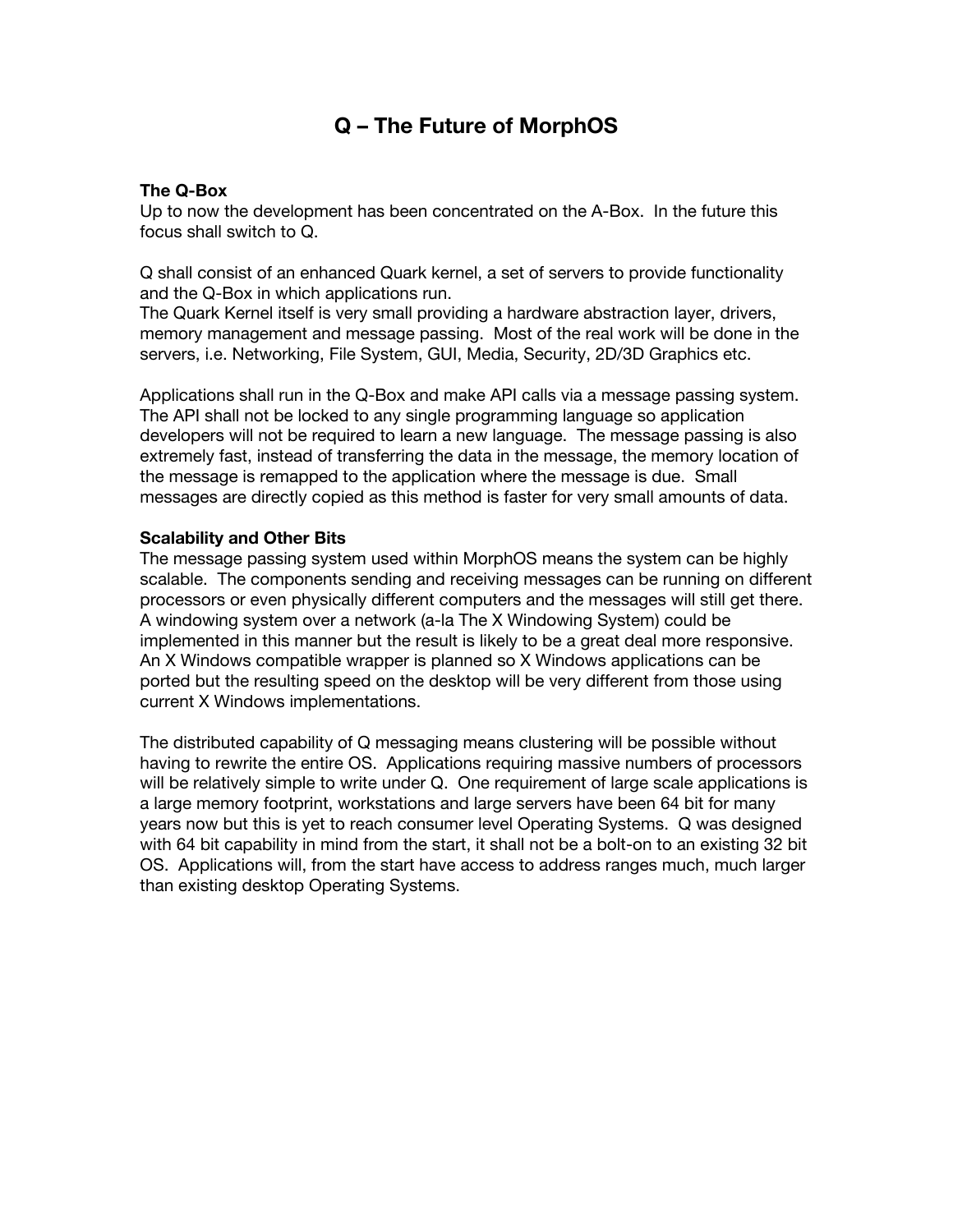#### **Microkernel Vs Macro Kernel**

A common problem encountered in the development of microkernel Operating Systems is speed. This is due to the CPU having to context switch back and forth between the kernel and user processes, context switching is expensive in terms of computing power. The consequence of this has been that many Operating Systems have switched from their original microkernel roots and become closer to a macrokernel by moving functionality into the kernel, i.e. Microsoft moved graphics into the Windows NT kernel, Be moved networking inside, Linux began as a macrokernel so includes everything. This technique provides a speed boost but at the cost of stability and security since different kernel tasks can potentially overwrite one another's memory.

Given the above, one might wonder why Q can be based on a microkernel (strictly speaking it's only "microkernel like") and still expected to perform well. The answer to this lies in the fact that MorphOS runs on PowerPC and not x86 CPUs. It is a problem with the x86 architecture that causes context switches to be computationally expensive. Context switching on the PowerPC is in the region of 10 times faster, similar in speed to a subroutine call. This means PowerPC Operating Systems can use a microkernel architecture with all it's advantages yet without the cost of slow context switches. There are no plans for an x86 version of MorphOS, if this changes there will no doubt be internal changes to accommodate the different processor architecture.

#### **Transition**

At time of writing the Quark kernel exists but is incomplete. The rest of Q is still only at the planning stage, the large details have been worked out but the fine details have yet to be filled in. Drivers are for instance included in the A-Box where they can get to the hardware directly. In the future the drivers shall be moved to the Quark kernel level (but not inside the kernel itself) where they will be independent of the A-Box and indeed of any other boxes, this has the advantage of making them usable by all the boxes. This move has been pre-planned so drivers were written with it in mind and the move shall be a relatively trivial operation.

#### **Vapour Where?**

Almost all the information here about the Q-Box is in the future and this could lead to accusations of us generating vapourware. We are only setting out our goals here and how we plan to achieve them. However as is normal in the world of computing things change so this is all subject to change. Development of complex systems always takes a great deal of time, we are looking at ways of getting the system into the market as soon as possible but the final product will of course take time.

The future will expand on the work already done and provide MorphOS users with a truly modern Operating System designed and built by now long experienced developers who know the benefits and advantages of the past but also have the knowledge and experience of what not to do and the paths not to follow.